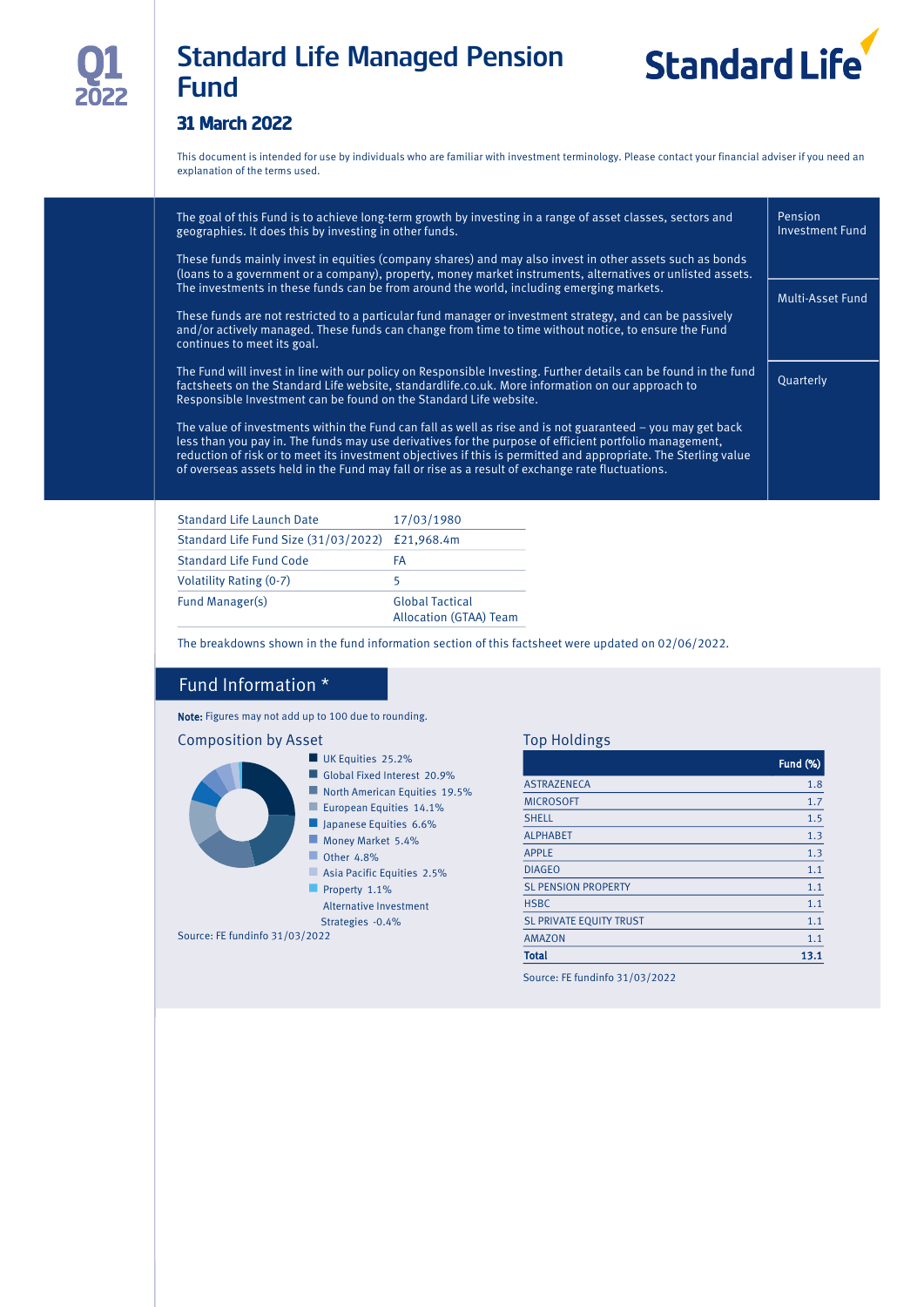## Fund Performance \*

#### Year on Year

Source: FE fundinfo

|                                           | Year to | Year to<br>31/03/2022 (%) 31/03/2021 (%) 31/03/2020 (%) 31/03/2019 (%) 31/03/2018 (%) | Year to | Year to | Year to |
|-------------------------------------------|---------|---------------------------------------------------------------------------------------|---------|---------|---------|
| <b>Standard Life Managed Pension Fund</b> | 5.1     | 21.6                                                                                  | $-6.3$  | 4.3     | 0.8     |
| ABI Mixed Investment 40-85% Shares        | 5.0     | 23.9                                                                                  | $-7.0$  | 4.4     | 0.8     |

## Performance

Source: FE fundinfo



Figures quoted are calculated over the stated period on a bid to bid basis with gross income reinvested and are based on units which contain an Annual Management Charge (AMC) of 1.00% and Additional Expenses of 0.02%, i.e. a Total Fund Charge of 1.02%. For the relevant charges on your policy, including any rebates or discounts that may apply, please refer to your policy documentation.

#### Cumulative Performance

Source: FE fundinfo

|                                           | 3 Months (%) | 1 Year (%) | 3 Years (%) | 5 Years (%) |
|-------------------------------------------|--------------|------------|-------------|-------------|
| <b>Standard Life Managed Pension Fund</b> | $-3.0$       | 5.1        | 19.6        | 25.8        |
| ABI Mixed Investment 40-85% Shares        | $-3.5$       | 5.0        | 21.0        | 27.3        |

Note(s): The information shown relates to the past. Past performance is not a guide to the future. The value of your investment can go down as well as up. For the relevant charges on your policy please refer to your policy documentation.

Where a fund holds overseas assets the Sterling value of these assets may rise and fall as a result of exchange rate fluctuations.

Definition(s): Volatility Rating - The volatility rating of a fund indicates how much the fund price might move compared to other funds. The higher the volatility rating, the less stable the fund price is likely to be. You can use this to help you decide how much risk you're comfortable taking with your investments. Volatility ratings are calculated on a scale of 0-7.

Money Market - may include bank and building society deposits, other money market instruments such as Certificates of Deposits (CDs), Floating Rate Notes (FRNs) including Asset Backed Securities (ABSs), Money Market Funds and allowances for tax, dividends and interest due if appropriate.